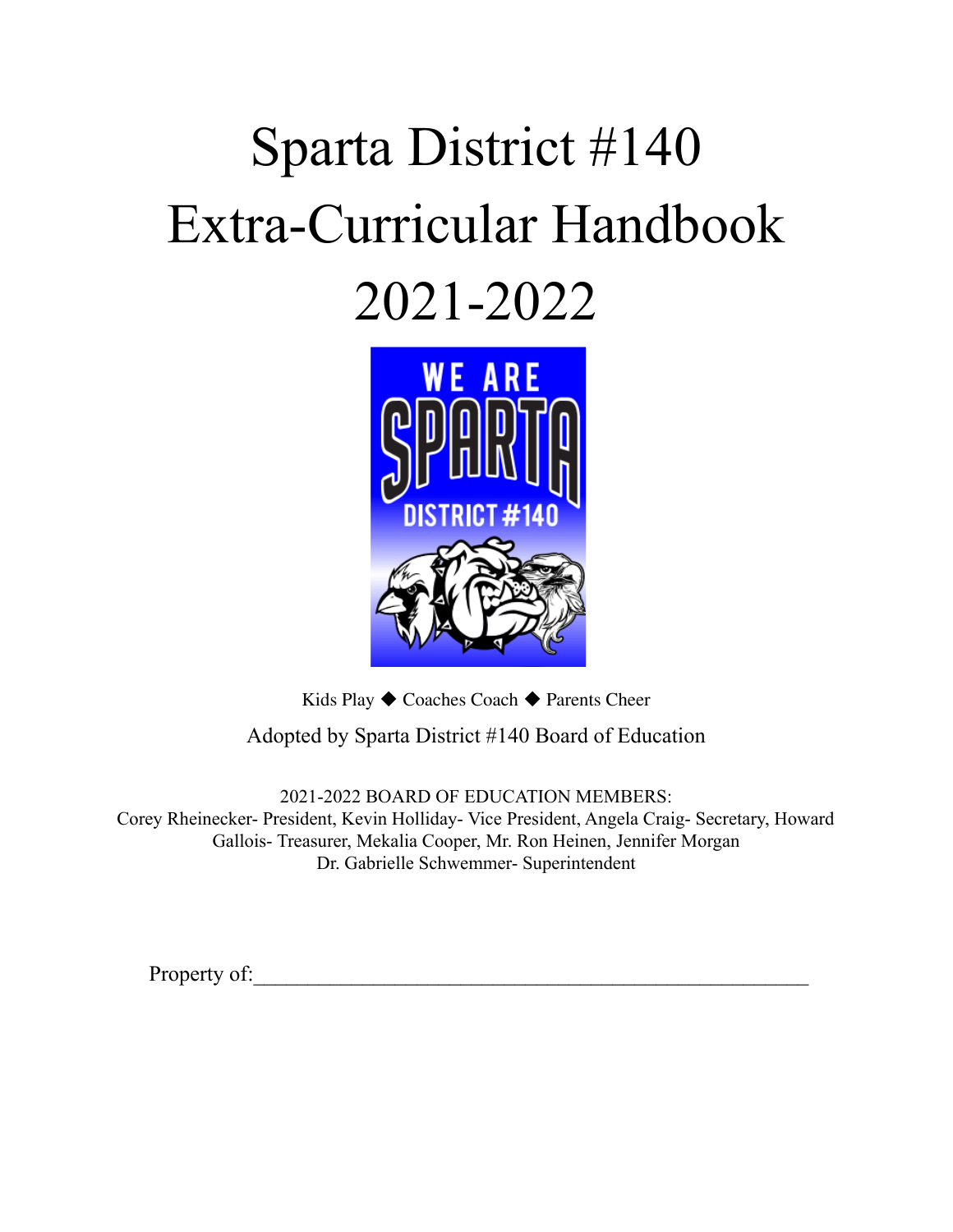# **Table of Contents**

| <b>Goals and Objectives</b>                         | $\boldsymbol{2}$ |
|-----------------------------------------------------|------------------|
| <b>Chain of Command</b>                             | $\boldsymbol{2}$ |
| <b>Rules and Code of Conduct</b>                    | 3                |
| <b>Requirements for Participation</b>               | 3                |
| <b>Dual Sports</b>                                  | 4                |
| <b>Eligibility</b>                                  | 4                |
| <b>Behavioral Conduct</b>                           | 5                |
| Drugs, Alcohol, Tobacco                             | 6                |
| <b>Random Drug Testing</b>                          | 6                |
| <b>Fighting and Bullying</b>                        | 6                |
| <b>Social Media</b>                                 | 7                |
| <b>Rules in Effect</b>                              | 7                |
| <b>Absence from School on Day of Activity</b>       | 7                |
| <b>Travel</b>                                       | 7                |
| <b>Imposition of Discipline</b>                     | 8                |
| <b>Application and Conflict of Discipline Rules</b> | 8                |
| <b>Disciplinary Actions</b>                         | 8                |
| <b>Dress Code</b>                                   | 9                |
| <b>Unsportsmanlike Conduct</b>                      | 9                |
| <b>Expectations of Students</b>                     | 9                |
| <b>Expectations of Parent/Guardians</b>             | 10               |
| <b>Practices</b>                                    | 10               |
| <b>Off Season Conditioning Program</b>              | 10               |
| <b>Concussion Management</b>                        | 11               |
| <b>Concussion Oversight Team</b>                    | 12               |
| <b>Return to Learn</b>                              | 13               |
| <b>Return to Play</b>                               | 14               |
| <b>Handbook Receipt</b>                             | 16               |
| <b>Dual Sports Contract</b>                         | 18               |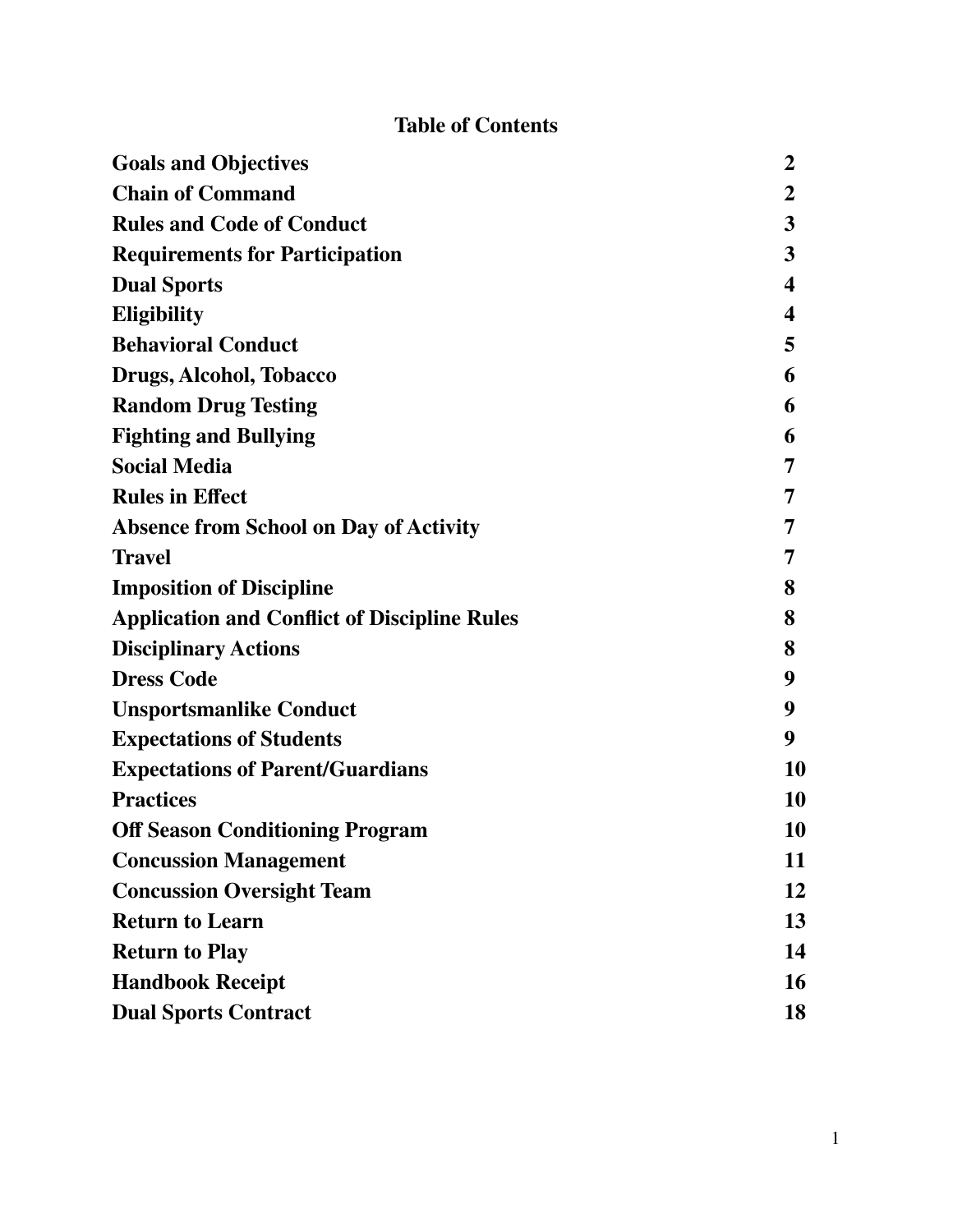## **Goals and Objectives**

Sparta Community Unit School District No. 140 extra-curricular Programs:

The extra-curricular program at Sparta Community Unit School District No. 140 is part of the educational process based on policies set forth by the Board of Education, the conference, the Illinois High School Association (IHSA), and the Southern Illinois Junior High School Athletic Association (SIJHSAA).

Our extra-curricular program is guided by the philosophy that student activities are an important part of the total educational program. A successful extra-curricular program at Sparta Community Unit School District No. 140 generates a sense of school pride for the participants, student body, faculty, and community. Our sports programs strive to teach "Life Skills" as well as individual skills.

The objective goes beyond just the learning of skills for a particular sport or activity; students who participate in the program will hopefully enjoy a competitive spirit, self-control, camaraderie with teammates, and develop a sense of personal self-worth. Character traits such as leadership skills, loyalty, and self-discipline are gained through participation. Most of all, the student should grow, learn, and enjoy the experience. School activities must, however, never overshadow the main purpose of an education in Sparta Community Unit School District No. 140 Schools. A "win at all costs" attitude is detrimental to the educational process.

If our students are motivated to work hard on and off the field and if we provide the proper leadership and sound guidance, they will graduate "winners" in every sense of the word, and our extra-curricular program will be a success.

## **Chain of Command**

Below is a chain of command chart indicating the channels of authority and reporting relationships for community and personnel. The channels are to be followed, and no level should be by-passed. All parties should act professional when following the chain of command.

➢ Player/Parent Concern ➢ Head Coach/Sponsor ➢ Athletic Director/Principal ➢ Superintendent  $\geq$  Board of Education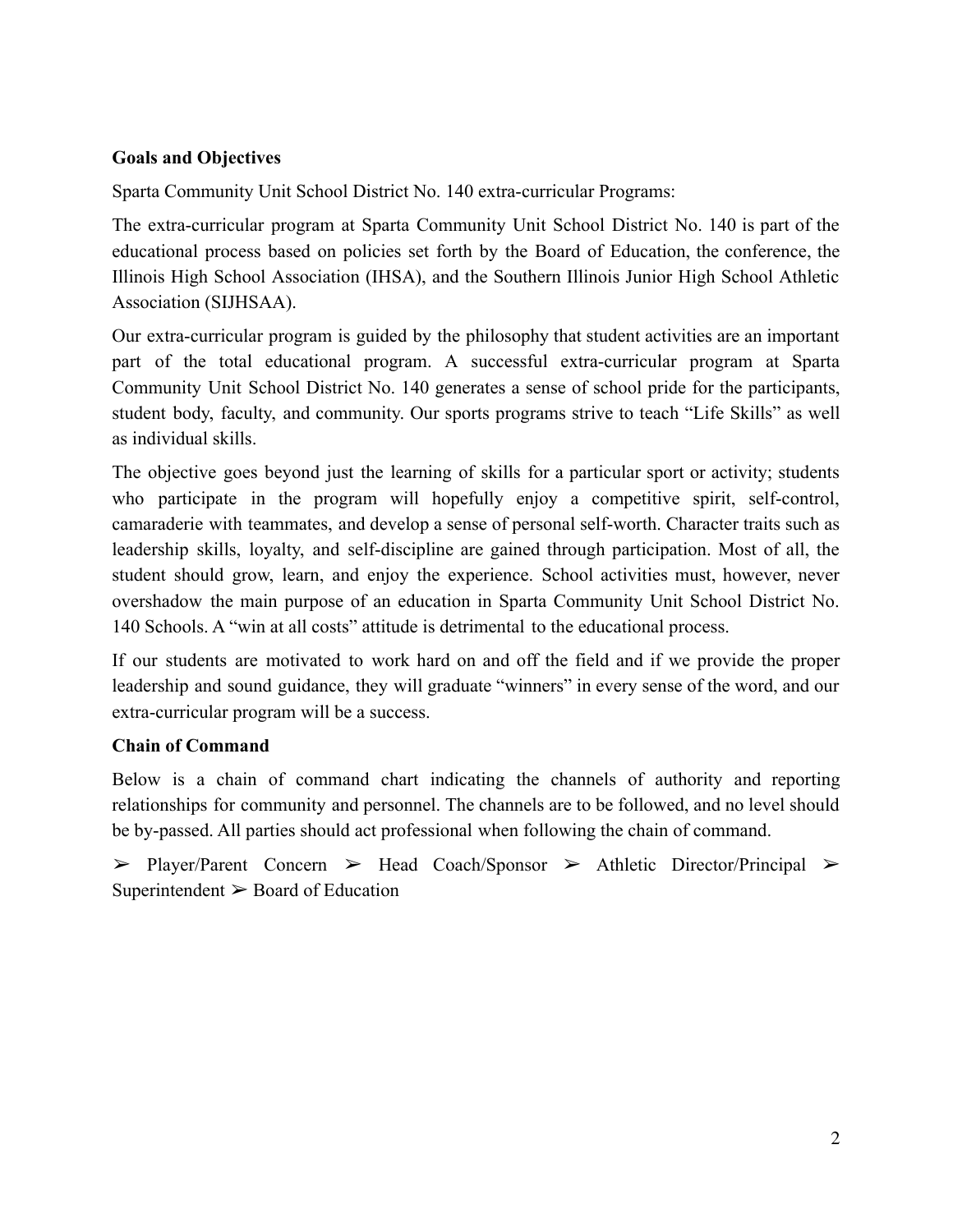#### **Rules & Code of Conduct**

The extra-curricular Code applies to all students who want to participate in extra-curriculars. Extra-curriculars include Volleyball, Baseball, Softball, Basketball, Cross Country, Track, Football, Bowling, Cheerleading, Golf, Clubs, and Scholar Bowl.

Participation in extra-curriculars is a privilege, not a right. Those who participate in extra-curriculars have a responsibility to favorably represent the school and community. Students are expected to conduct themselves both in and out of school in a manner appropriate to their responsibilities as representatives of the school and district. The Code requirements must be followed by these students on and off campus, 24 hours a day, seven days a week, 365 days per year. If a student fails to comply with the terms of this code, the privilege to participate in extra-curriculars may be lost in accordance with the terms of this Extra-curricular Handbook.

IHSA [or] SIJHSAA Students who participate in Illinois High School Association activities must comply with all of the stipulations and rules governed by IHSA.

Eligibility for most extra-curriculars is also governed by the rules of the IHSA [or] SIJHSAA and, if applicable, these rules will apply in addition to this Extra-curricular Handbook. In a case of a conflict between IHSA [or] SIJHSAA and this Extra-curricular Handbook, the most stringent rule will be enforced.

#### **Requirements for Participation**

An athlete must have the following fully-executed documents on file at the school office before the student's first participation in any tryout:

• A current sports physical examination report completed by a licensed physician, physician assistant, or nurse practitioner which finds the athlete is physically able to participate. This exam should be completed on the Illinois Department of Health Child Health Examination form (required for incoming freshman) or the standard IHSA Pre-Participation Physical Examination form

- Student extra-curricular fees paid
- Proof the athlete is covered by medical insurance

• Parents attend a mandatory extra-curricular meeting or schedule a meeting with the coach to review the material that was provided at the meeting

• Read and signed the parent contract

• A receipt showing the athlete and his/her parents received a copy of the extra-curricular Handbook

• A signed agreement by the student not to use any drugs on the IHSA's most current banned drug classes list and an agreement to take part in random testing for these substances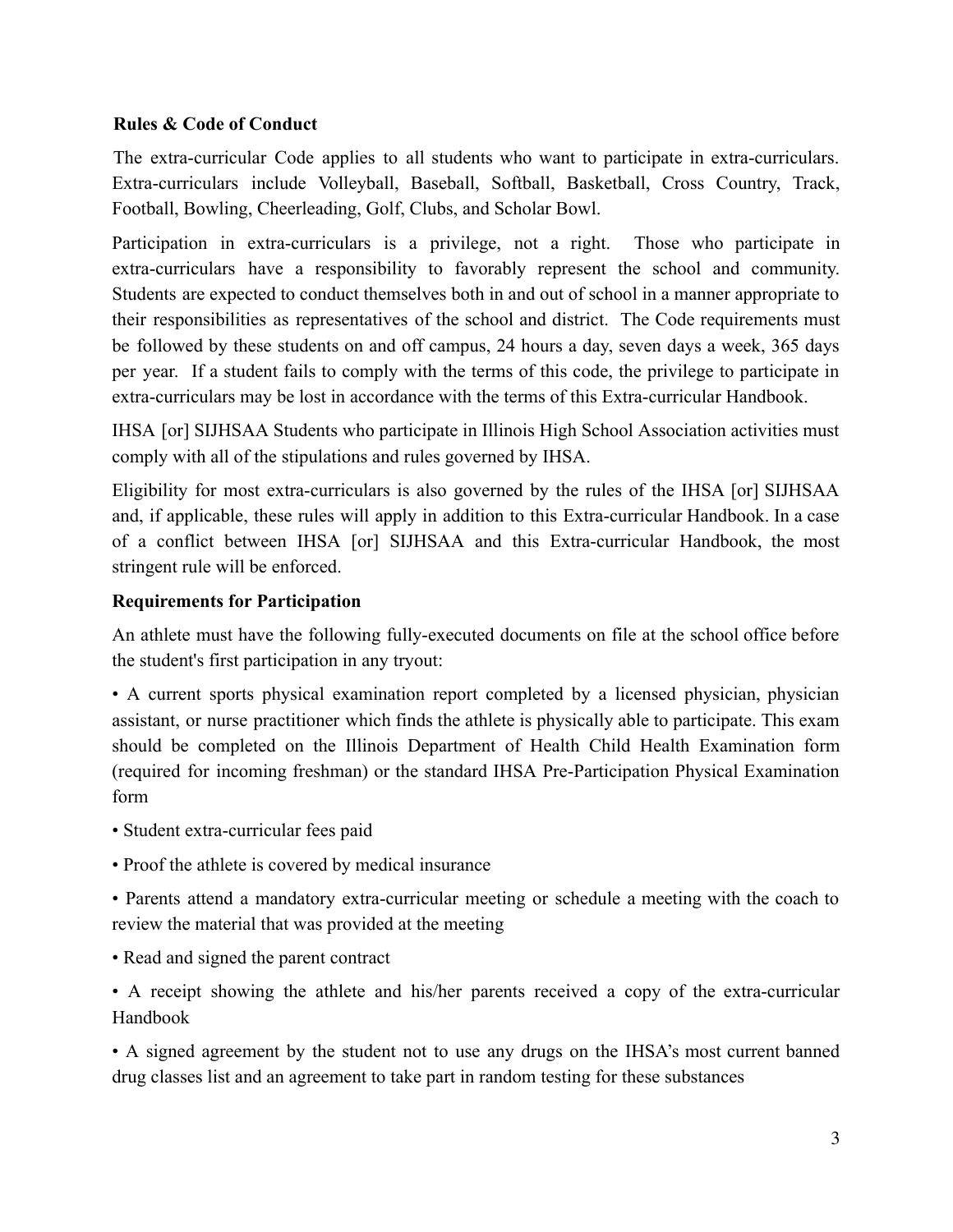• A signed agreement by the student's parent or guardian authorizing random performance enhancing substance testing and recognizing the dangers of drug use

• A signed concussion information sheet and sign off form

## **Dual Sports**

Junior High and High School Students may participate in more than one sport during a season.

1. Both coaches involved must agree that dual sport participation will be a positive venture for the athlete.

2. The athlete must tryout in both sports and make both squads.

3. The athlete must designate a primary and a secondary sport.

4. The athlete must attend at least one practice per week in the secondary sport. Exceptions may be made with the permission of the Athletic Director. Ex: Games or meets are heavily scheduled and no practice time is available for the week.

5. The athlete shall attend all primary sport activities. Exceptions may be made if both coaches agree. Ex: The secondary sport has a Conference or Regional event that is important.

6. If the athlete is deemed academically ineligible at any point in the season, the athlete will be dropped from his/her secondary sport for the remainder of the season.

7. If a conflict arises, the Athletic Director will make the final decision, unless he/she is involved in his/her coaching responsibilities. If the situation arises, the Principal will resolve the conflict.

8. This contract must be filled out for each time a dual sport is desired per school year. Ex: Fall (Cross-Country and Football) Spring (Baseball and Track)

\*Please complete form if participating in dual sports for each season.

## **Eligibility**

Eligibility begins at the start of the season per IHSA/SIJHSAA schedule. Eligibility will be run each week on Monday at 12:00 noon. Any work handed in after 3 p.m. on the Friday before eligibility is run, will not be figured into the following week's eligibility. Once declared ineligible, the student will be ineligible starting Tuesday through the following Monday. For a student to remain eligible for participation in an extra-curricular sport, he/she must be passing all classes.

In addition, a student may be placed on either the academic borderline or academically ineligible list. Borderline status occurs when a student has earned an accumulated D average in one or more academic classes. Playing time for students who are on borderline status will be determined by the coach. A student is classified as ineligible when he/she has earned an F average in one or more classes at the time eligibility sheets are calculated. Missed assignments must be given the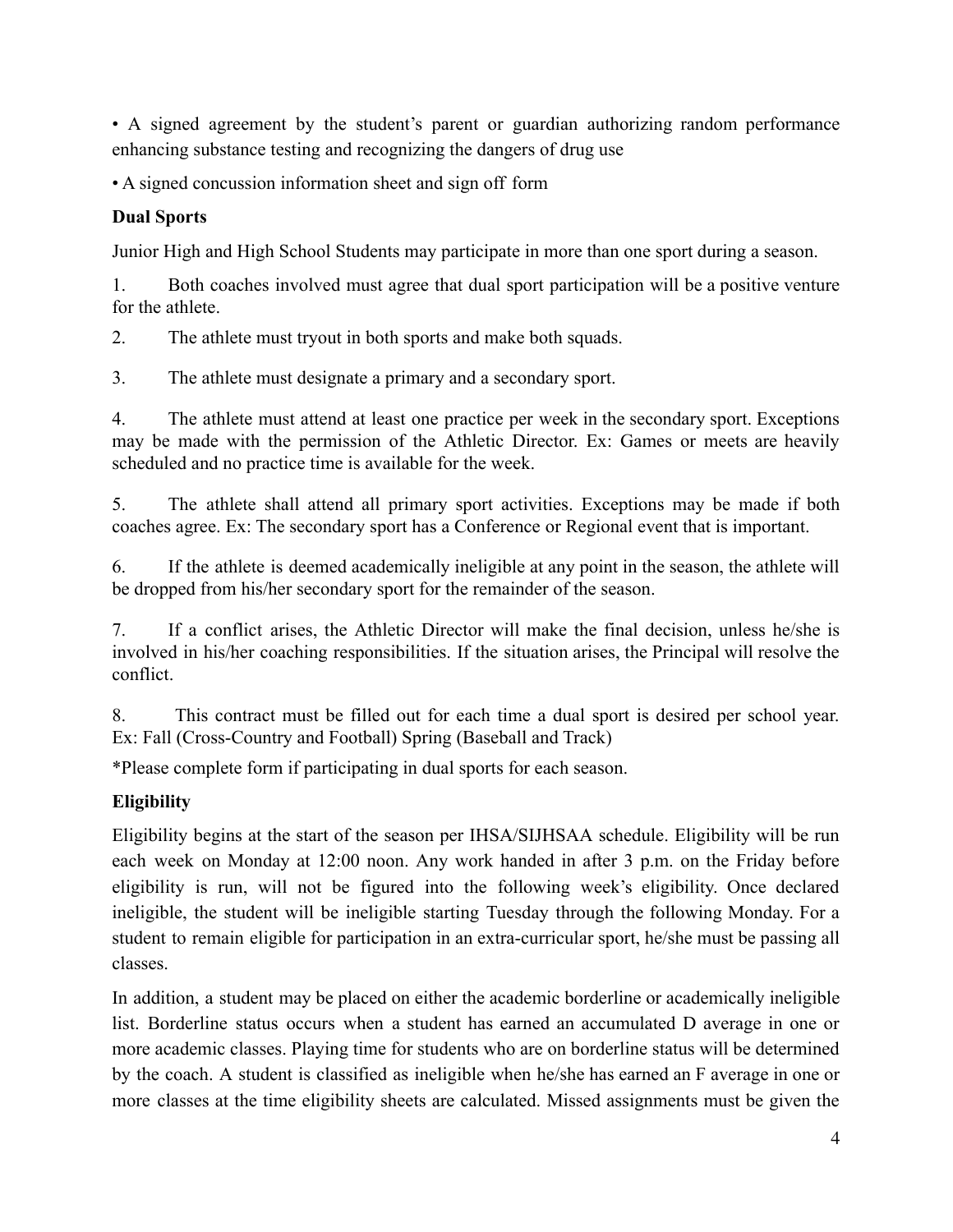opportunity to be made up.

When a student becomes ineligible for participation in extra-curriculars:

•If a student is ineligible for more than 3 weeks during the season, he/she will be taken off the team for the remainder of the season. The 3 weeks do not have to be consecutive.  $(1<sup>st</sup>$  week being the week of the first game, not the first practice).

• During first two weeks of new quarter, the total points for that quarter will be added to the total points of the previous quarter to determine eligibility.

• An ineligible student may attend all extra-curricular contests during the time of ineligibility (determined by the coach of that sport), but the ineligible student may not dress or participate in warm ups during the game. All ineligible athletes are required to sit in an area designated by the coach.

• An ineligible student will be required to attend regularly scheduled practice/meetings. Failure to attend practices (unless prior notification has been given and approved by the coach) will count as an unexcused absence.

SLS/EAC students may only participate in practice when all missing assignments from failing classes have been turned in.

## **Behavioral Conduct**

Misconduct by student-athletes will not be tolerated. Misconduct shall include but shall not be limited to:

1. Insubordination

2. Any behavior or action which is negligently or intentionally injurious to a person or property or which places a person or property at risk of injury or damage

3. Any behavior which disrupts the appropriate conduct of a school program or activity

- 4. Hazing, bullying, or harassment of any kind
- 5. Use of profanity
- 6. Exhibition of bad sportsmanship
- 7. Violation of any school rules or regulations or law

Other acts sufficient to warrant discipline for students participating in interscholastic activities include curfew violations and individual team/activity rules. A threat to commit any act of misconduct shall be disciplined as if the student had committed the act of misconduct. With all violations, a coach's discretion may increase the length of the suspension with the possible removal from the team per team rules and/or violations.

Coaches and school officials will impose disciplinary measures appropriate to the offenses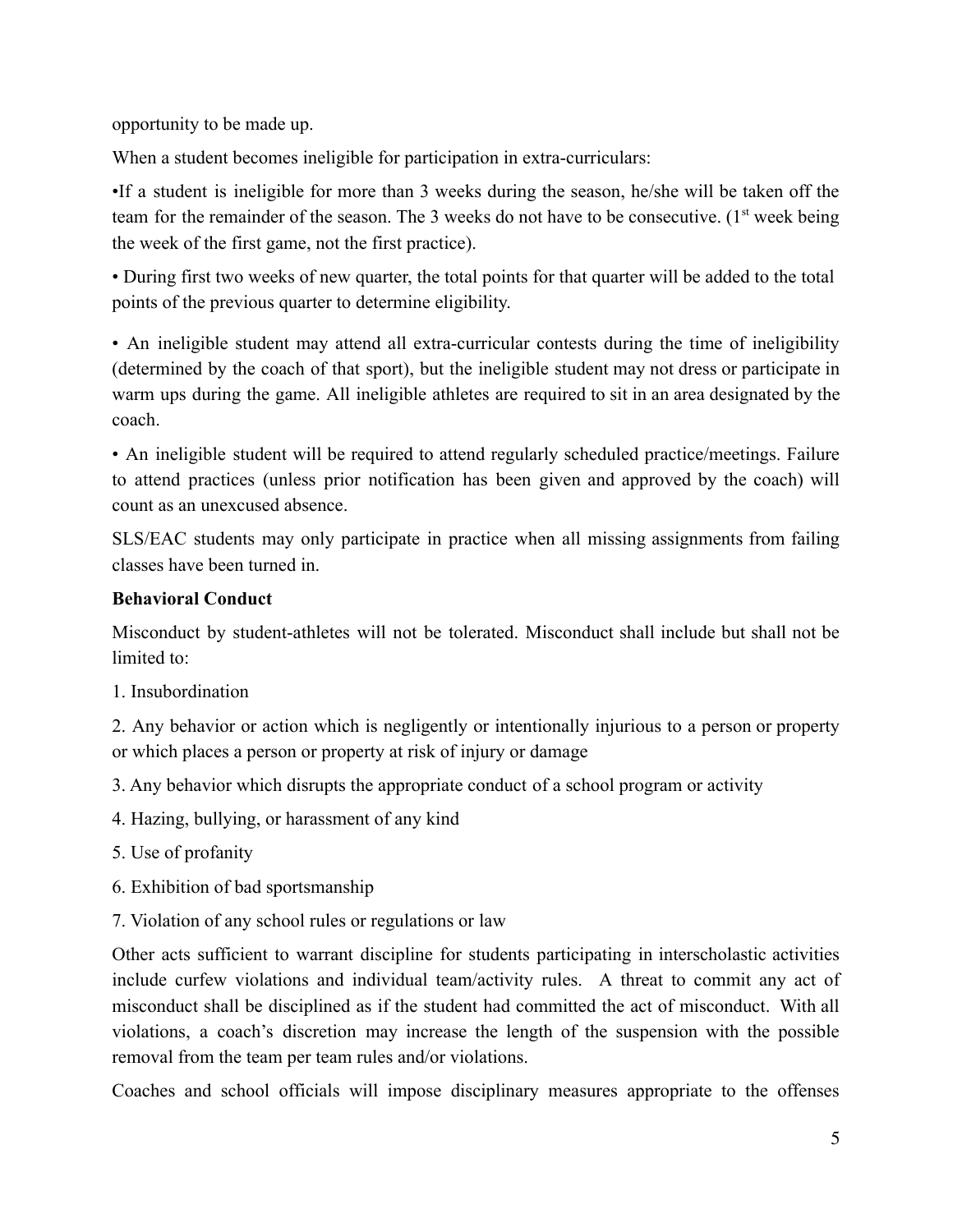committed on a case-by-case basis. The discipline imposed for any particular offense shall be at the sole and exclusive choice of the coaching staff, school administrators, and Athletic Directors.

## **Drugs, Alcohol and Tobacco**

Except with respect to prescription drugs used by the person for whom such drugs were prescribed in the manner intended by the prescribing medical doctor, the possession, use, distribution, purchase or sale of any alcoholic beverage, drug, drug paraphernalia, controlled substance, look alike, tobacco or tobacco product or any other substance which, when taken into the human body, is intended to enhance performance or alter mood or mental state, including any item or substance which is represented by a student to be, or is believed by a student to be any of the foregoing, regardless of the true nature or appearance of the substance, is prohibited.

For purposes of this policy, students who are under the influence of prohibited substances shall be treated in the same manner as though they had prohibited substances in their possession. This prohibition shall also include attendance at any party, gathering or in an automobile where alcohol and/or drugs are present or are being consumed. Students are prohibited from being physically present at any location where there is illegal use or possession of drugs or any location where there is the underage consumption/possession of alcohol. When there is underage consumption/possession of alcohol and/or use or possession of illegal drugs in any form at any location, the student is required under this policy to immediately leave the location and must report the incident to the Athletic Director or school administrator within 24 hours. A student's failure to immediately depart the location and failure to report the incident to the Athletic Director or school administrator within 24 hours shall constitute a violation of this policy and will subject the student to disciplinary action.

Any student participant found to be in violation of this policy as documented on an official police report, shall be subject to discipline in accordance to the School District's extra-curricular policies, rules, and regulations as provided herein.

## **Random Drug Testing**

Students who participate in co-curricular activities are subject to random drug testing. The purpose of student random drug testing is to deter students from using drugs and alcohol. Together, the school personnel and parents can work collaboratively to take a stand against teen substance abuse. It is our intent to provide students with yet another reason to "say no to drugs and alcohol." Again, the goal of the student random drug and alcohol testing is to act as a deterrent, aid in our mission to have drug-free schools, and help students make healthy lifestyle choices! A consent form is signed by both the parent and student in order to participate in co-curricular activities.

#### **Fighting and Bullying**

If the building principal determines that a student is physically bullying another student, or is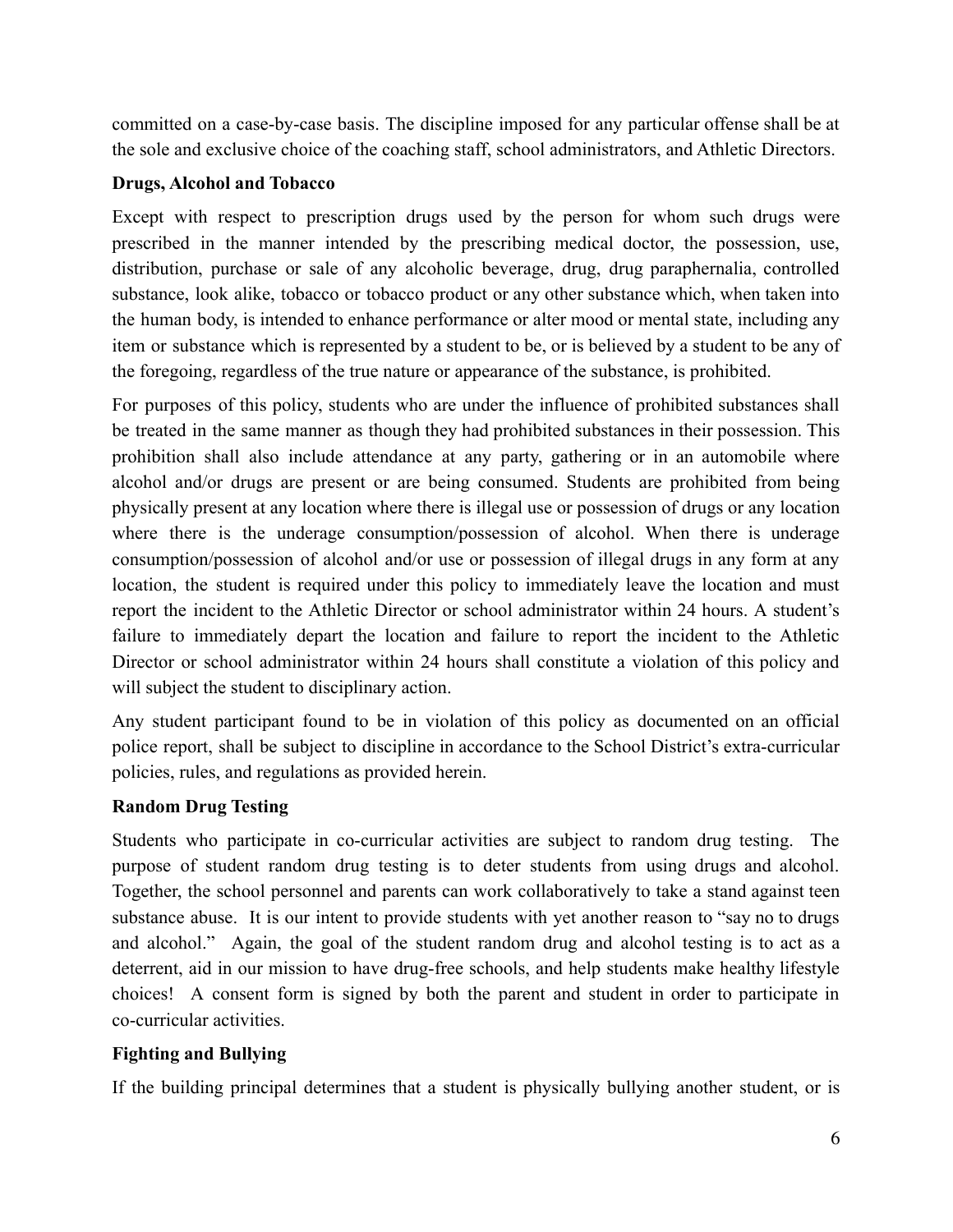involved in a physical altercation, they will be disciplined per the school's handbook and as determined by school administrators on a case-by-case basis.

## **Social Media**

Participation in extracurricular activities is a privilege. The use of social media by a student athlete considered to be in violation of the standards of conduct expected by the District may result in discipline including suspension or removal from a leadership position or team.

## **Rules in Effect**

If a student is participating in two activities during one season, the discipline will be for both sports.

The rules set forth in this extra-curricular Handbook are in effect throughout the calendar year and twenty-four hours a day, whether or not school is in session, and including vacation periods and holidays. The rules apply on and off campus and whether or not the misconduct occurs at school or a school-sponsored activity or in some other locale. The rules apply from the beginning of the athlete's first tryout or practice in the first sport in which the athlete attempts until the completion of the athlete's extra-curricular eligibility in all sports.

Disciplinary consequences for violations when a student is "out of season" or during the summer normally will be levied in the student's next period of competition or performance. If a violation of this policy occurs during times when school is not in session (i.e., summer break), students may be disciplined the following school year. Further, discipline imposed at the end of the school year may be enforced the following school year. The disciplinary actions for the Code of Conduct violations are the minimum that can be taken. A coach's policies may exceed the listed disciplinary actions. Coaching policies shall be kept on file in the athletic director's office. Student athletes who are suspended from the team but not school may attend games dressed in street clothes and sit with the team.

#### **Absence from School on Day of Activity**

A student who is absent from school after noon on the day of an activity is ineligible for any activity on that day unless the absence has been approved in writing by the principal.

Exceptions may be made by the coach or sponsor for:

- 1. a medical absence pre-arranged with the coach or sponsor
- 2. a death in the athlete's family

A student who has one or more truancies may be suspended from participation in extra-curricular activities by administration.

## **Travel**

All students shall travel to extra-curricular events and return home from extra-curricular events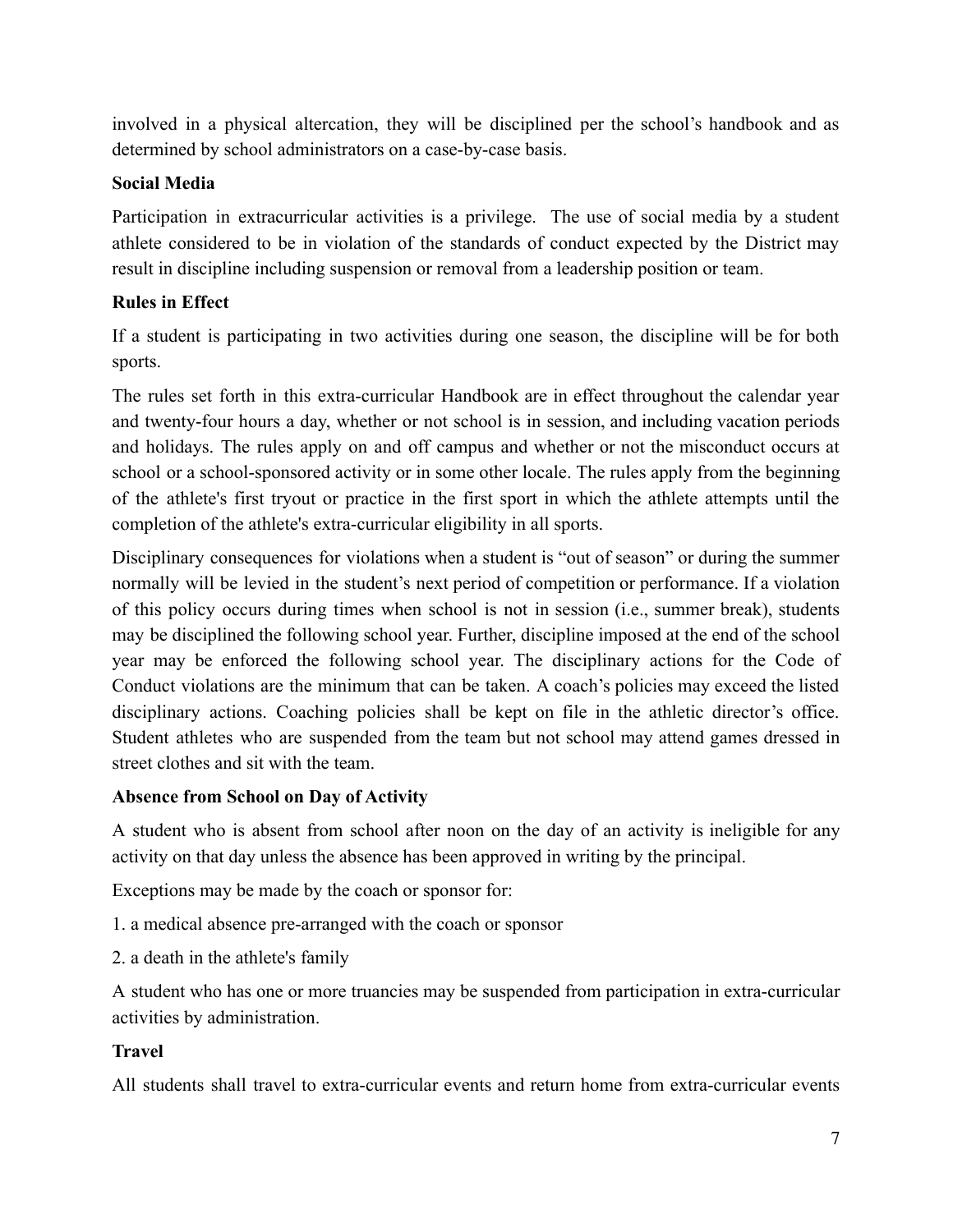with the team on which the student competes by use of school-approved means of transportation. A waiver to this rule may be issued. A parent/guardian or grandparent must contact the coach within 24 hours for a waiver to be granted. In no case shall a waiver be issued unless the alternate means of transportation anticipated by the waiver will be provided by the parent.

## **Imposition of Discipline**

Coaches, Sponsors, and Athletic Directors shall impose discipline appropriate to the offenses committed. The discipline imposed for any particular offense shall be at the discretion of the Coach, Sponsor and/or Athletic Directors.

The athlete must attend all practices and contests during the time he/she is serving the disciplinary consequence. The student must complete the sport season for the consequences to be considered served. Students are prohibited from circumventing the penalty by enrolling in a sport in which he or she has not participated in previous years.

## **Special Rules Related to Criminal Offenses**

If a student is charged with a criminal felony offense, the student will be excluded from participating in all athletic and extracurricular activities until the criminal charge is adjudicated or dismissed. If the student is convicted of a felony offense, the student shall be excluded from participation in all athletic and extracurricular activities for a period of one calendar year from the date of conviction. If a student is charged with an offense reportable to the District pursuant to a reciprocal reporting agreement with local law enforcement and that offense is not already listed above, the student will be excluded from participating in all athletics for a period of time determined appropriate by the Administration. Information obtained from law enforcement pursuant to a Reciprocal Reporting Agreement or otherwise, may be used to determine if there was a violation of school policies, rules, or regulations of this extra-curricular Handbook by student participants and such conduct may be the basis for imposing discipline under any provision in this extra-curricular Handbook or other school policies or rules.

#### **Application and Conflict of Disciplinary Rules**

In the instance of violation of school policies, rules, or regulations of this extra-curricular Handbook by student participants, nothing herein or elsewhere shall prohibit the school district from imposing discipline available under this Handbook and classroom academic penalties for the same offense. Coaches, Athletic Directors or Building Administrators, at their sole and exclusive option, may impose additional discipline as determined on a case-by-case basis.

#### **Disciplinary Actions**

The coach or sponsor, upon consultation with and upon approval of school administration, may make a preliminary determination as to whether a student participant engaged in prohibited conduct is in violation of the extra-curricular Handbook, training rules, or other appropriate policies, rules and regulations of the school district.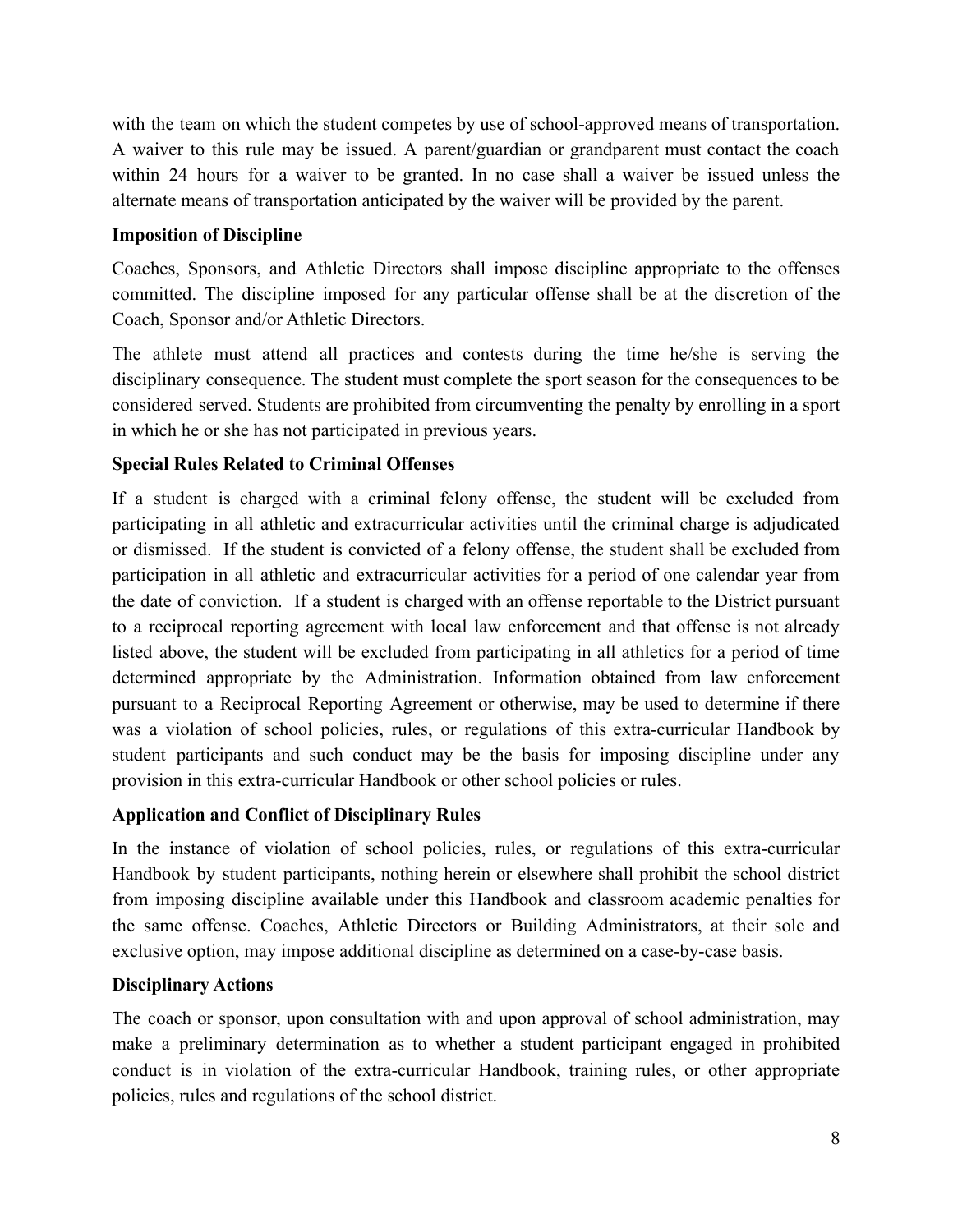Suspension is defined as removal of the participant from participation in one (1) or more practices, games, meets or other activities but less than dismissal for the balance of the season. Dismissal from a team or group is defined as removal of the participant from participation in one (1) or more practices, games, meets, performances or other activities in a sport for the balance of the season.

• As soon as possible, the student and his/her parent(s)/guardian(s) will be notified of all charges and disciplinary action (including, but not limited to, suspension and/or removal from the team). The student and his/her parent(s)/guardian(s) may respond in writing to the charge(s) and disciplinary action taken for review by the Superintendent and/or his/her designee. This opportunity to have a review of the disciplinary action is the final step in this process.

If a student is charged with an offense reported to the District pursuant to a reciprocal reporting agreement with local law enforcement, the student will be excluded from participating in all athletic and extracurricular activities for a period of time determined appropriate by the Administration.

## **Dress Code**

All participants shall be well-groomed to best represent the Sparta Community Unit School District No. 140 in extra-curricular events. Specific rules regulating the dress or grooming of participants may be developed by the coach of each respective activity provided, however, that such rules are limited to health or safety regulations. Team uniforms and equipment shall be required when the sport so requires. Apparel, attire or jewelry worn displaying any signs of gang activity, vulgarity, profanity, drugs, alcohol, tobacco, or any other message which is inconsistent with the pedagogical mission of the school is prohibited.

## **Unsportsmanlike Conduct**

The Coach or Athletic Director may take disciplinary action against an athlete, including suspension and/or dismissal from the team if, in the judgment of the coach or the Athletic Director, the athlete conducts himself/herself in a manner that is detrimental to the team and/or Sparta Community Unit School District No. 140.

## **Expectations of Students**

Students are expected to:

1. Maintain academic and behavioral eligibility.

2. Attend all practices and contests, unless impossible to do so due to illness, family emergency, etc.

3. Treat coaches and officials with respect, obeying the rules of the sport.

4. Show positive behavior and sportsmanship in competition.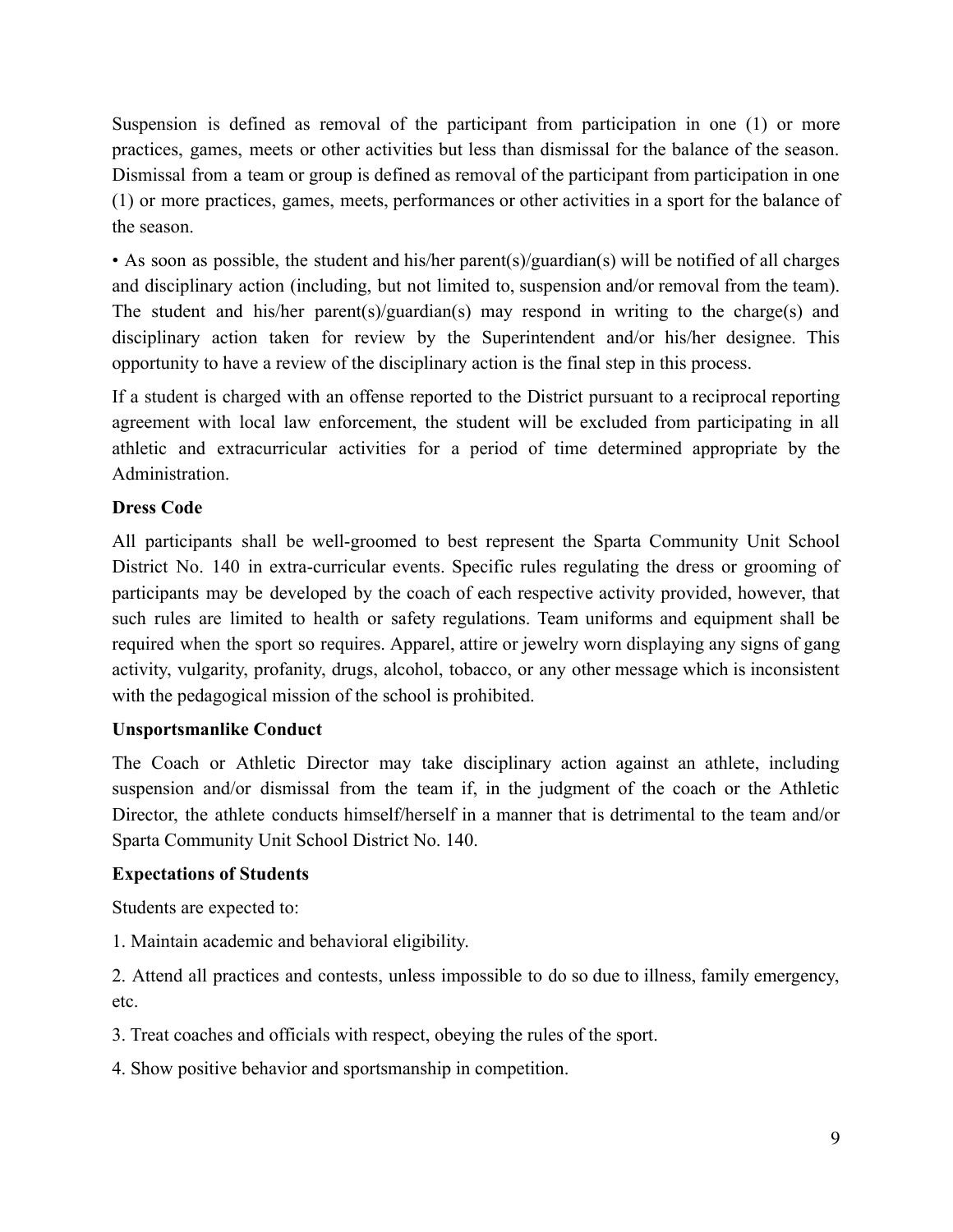5. Communicate with the coach if problems or conflicts should arise.

## **Expectations of Parents and Guardians**

The attitude of young athletes toward sports is often shaped by the attitude of parents. It is important for parents to be positive role models and supporters of their children by doing the following:

1. Arrange for a proper physical examination and payment of the participation fee.

2. Attend contests whenever possible.

3. Be available to provide transportation home from practices and contests.

4. Model respect for coaches and officials. Exhibit proper sportsmanship and etiquette during contests.

5. Abide by the decisions of the coach concerning placement, playing time and strategy.

6. Emotionally support your child in winning and losing, and help provide proper perspective.

7. Parent/Guardian/Grandparent transportation must be on time. Students need to be picked-up no later than 10 minutes after the game, practice, tournament, etc.

#### **Practices**

A student is expected to be at all scheduled practices/meetings. Exceptions to this rule are as follows:

• A doctor's appointment has been scheduled and the coach has been informed 24 hours in advance

• Other school activities prohibit a student from attending practice and the coach has been informed

- Death in the family
- Family emergency
- Religious holiday or religious practices
- Approved school field trip

Disciplinary consequences for missing practice other than for reasons stipulated above will be determined by the coach.

## **Off Season Conditioning Program**

1. All efforts should be made by coaches to encourage athletes to compete in other sports.

2. After school is out for the summer, IHSA/SIJHSAA rules will apply.

3. Teams in-season will determine when they wish to use the weight room.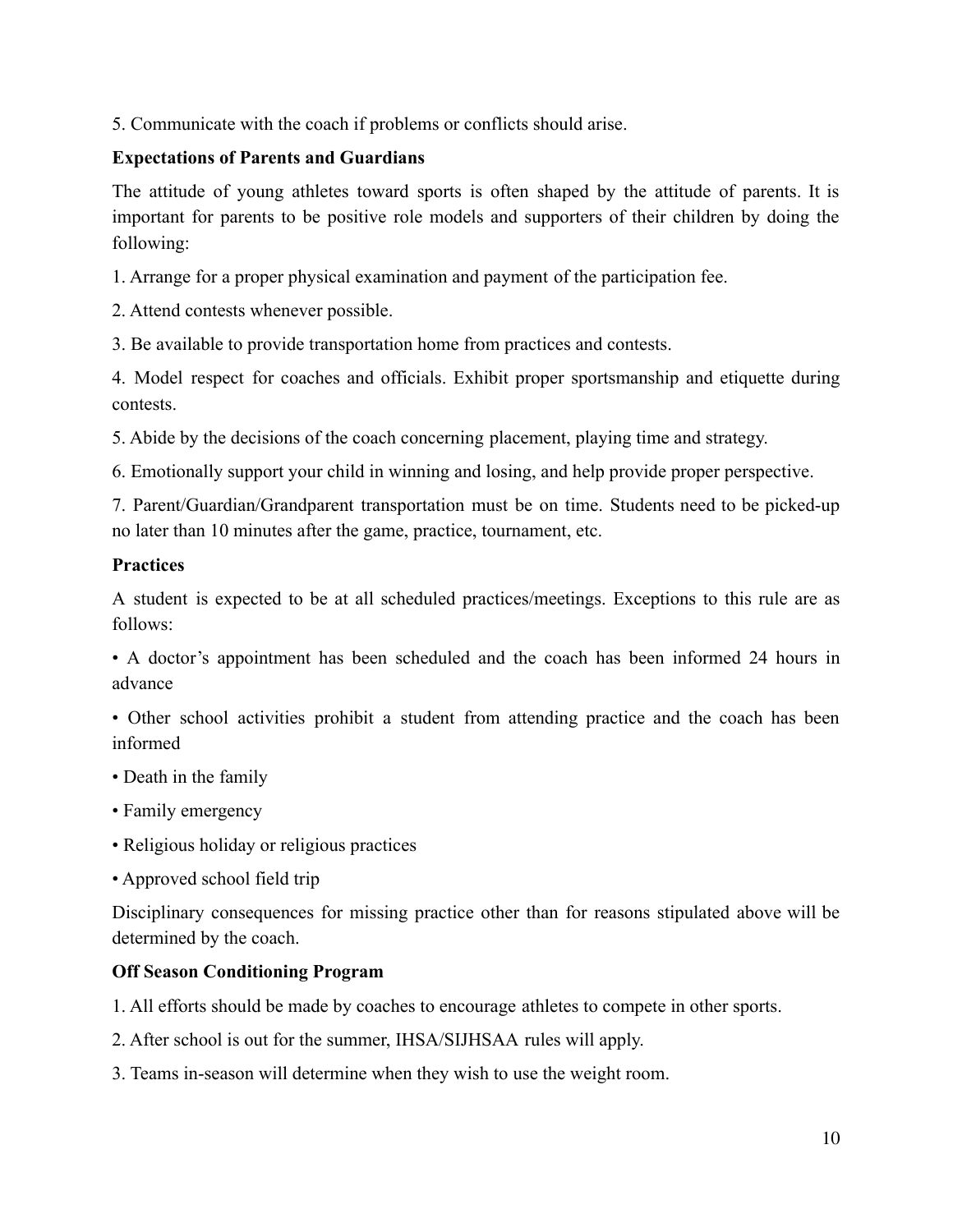4. Out of season teams may use the weight room with proper supervision and at times when in-

season teams are not using these facilities.

5. All coaches may offer off-season conditioning programs as long as they are there to supervise and follow IHSA/SIJHSAA policies.

All accidents or injuries should be immediately reported to the coach, who will inform the parents/legal guardians, Athletic Director and the school administration.

#### **Concussion Management**

*As stated by the Illinois High School Association:*

"Sports Medicine update – Youth Sports Concussion Act (Public Act 099-0245)

"Highlights of the Youth Sports Safety Act:

"…Each school board in the state of Illinois shall adopt a policy regarding student concussions and head injuries that is in compliance with the protocols, policies, and by-laws developed by the Illinois High School Association.

"Each school district must use education materials provided by the Illinois High School Association to educate coaches, student-athletes, and parents/guardians of student-athletes about the nature and risk of concussions and head injuries, including continuing play after a concussion or head injury.

"The formation of Concussion Oversight Teams (COT) at all public, private, or charter schools. The COT's primary function will be to develop return-to-play and return-to-learn protocols for students believed to have experienced a concussion. The protocols should be based on peer-reviewed scientific evidence consistent with guidelines from the Center for Disease Control and Prevention. These teams can contain a range of individuals based on the resources available to the school in their community or neighborhood but must include one person who is responsible for implementing and complying with the return-to-play and return-to-learn protocols.

"…all interscholastic coaches and licensed officials will need to complete a training program of at least two hours on concussions. Coaches, nurses, and game officials must provide the school or district with proof of successful completion of the training. Training must be completed every two years. Head coaches and assistant coaches must complete the required training as well as members of a school/district's COT.

"Public, Private, and Charter schools must also develop a school-specific emergency action plan for interscholastic extra-curricular activities to address the serious injuries and acute medical conditions in which the condition of the student may deteriorate rapidly. There are certain provisions the plan must include and it must be reviewed by the COT before being approved by the school. The plan must be distributed to appropriate personnel, posted at the school, and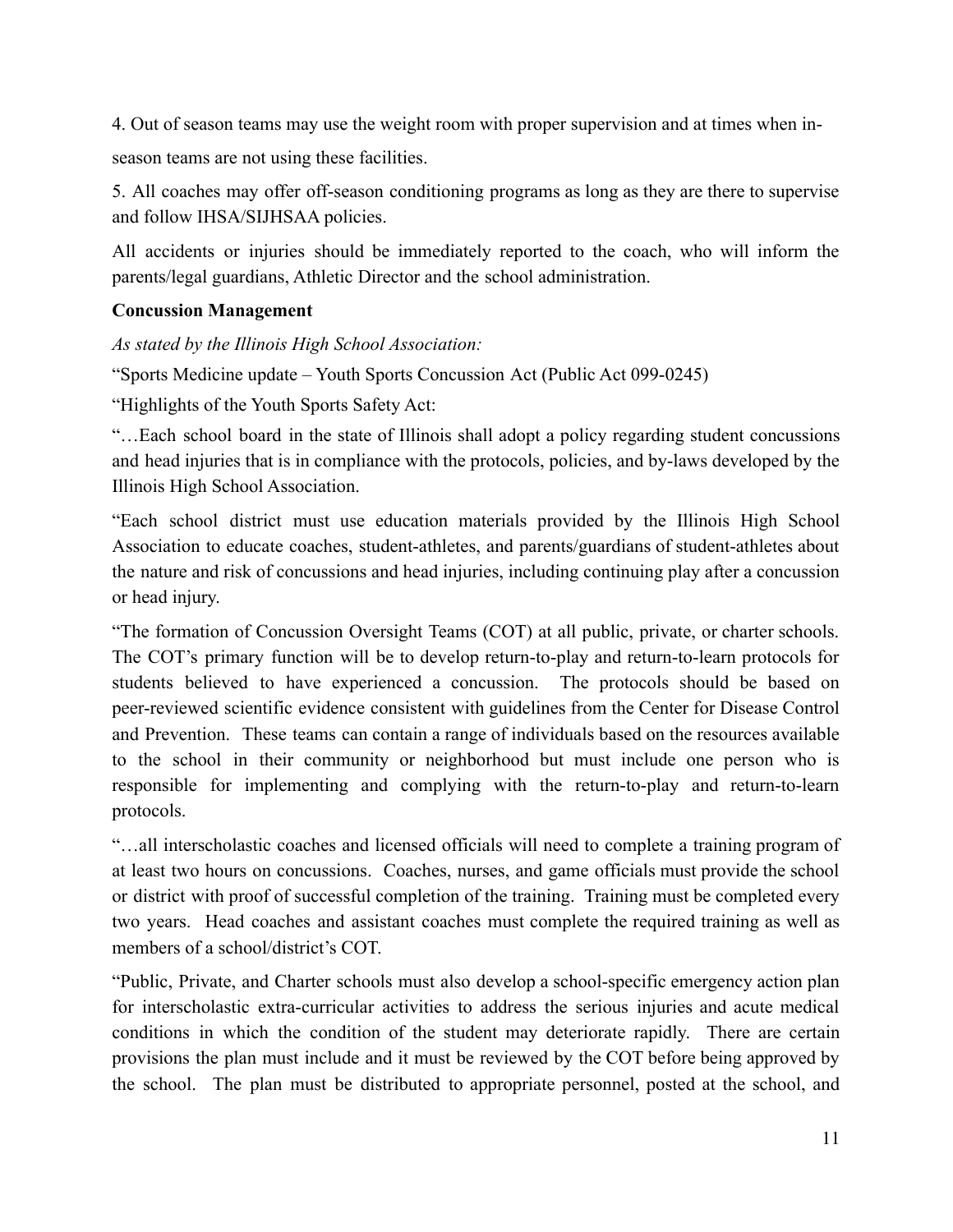reviewed annually.

"What licensed health care providers can provide clearance for an athlete to return to play in the same contest in which he/she was removed for a possible head injury?

- Physicians licensed to practice medicine in all its branches in Illinois (MD/DO)
- Athletic Trainers (ATC)
- Advanced Practice Nurses (APN)
- Physician Assistants (PA)

"In the event one of the above designated health care providers are not able to clear an athlete to return to play in the contest he/she was removed for a possible head injury, the student-athlete can NOT return to play in that contest and becomes subject to the school's Return to Play (RTP) and Return to Learn (RTL) Policies.

Additionally, the health care providers listed above are the only ones who can provide the necessary written clearance for students to enter a school's RTP and RTL Policies either:

a. following a concussion; or,

b. following a contest in which a student was removed with a possible head injury and couldn't return to that same contest.

Licensed IHSA Officials are encouraged to verify before interscholastic extra-curricular contests if any of the aforementioned health care providers who have been approved by a member school will be present during a contest to evaluate students from that school removed with a possible head injury…"

#### **Concussion Oversight Team:**

Dr. Donald Bassman, Orthopedic Surgeon

Dr. Gabrielle Schwemmer, Superintendent

Scott Beckley, Principal

Staci Kramper, Athletic Director

Before being allowed to participate in extra-curricular activities, all students and parent or guardian must review, sign, and return to the school a concussion and head injury information sheet prior to initiating practice or competition. This agreement states that the athlete will tell the Athletic Trainer, coach, or official if he/she or another student or teammate are showing signs or symptoms of a possible head injury. The parent or guardian agreement states that he or she will encourage the student to discuss any injury symptoms with the appropriate person(s) at the school.

All students participating in contact sports must also complete a preseason evaluation with the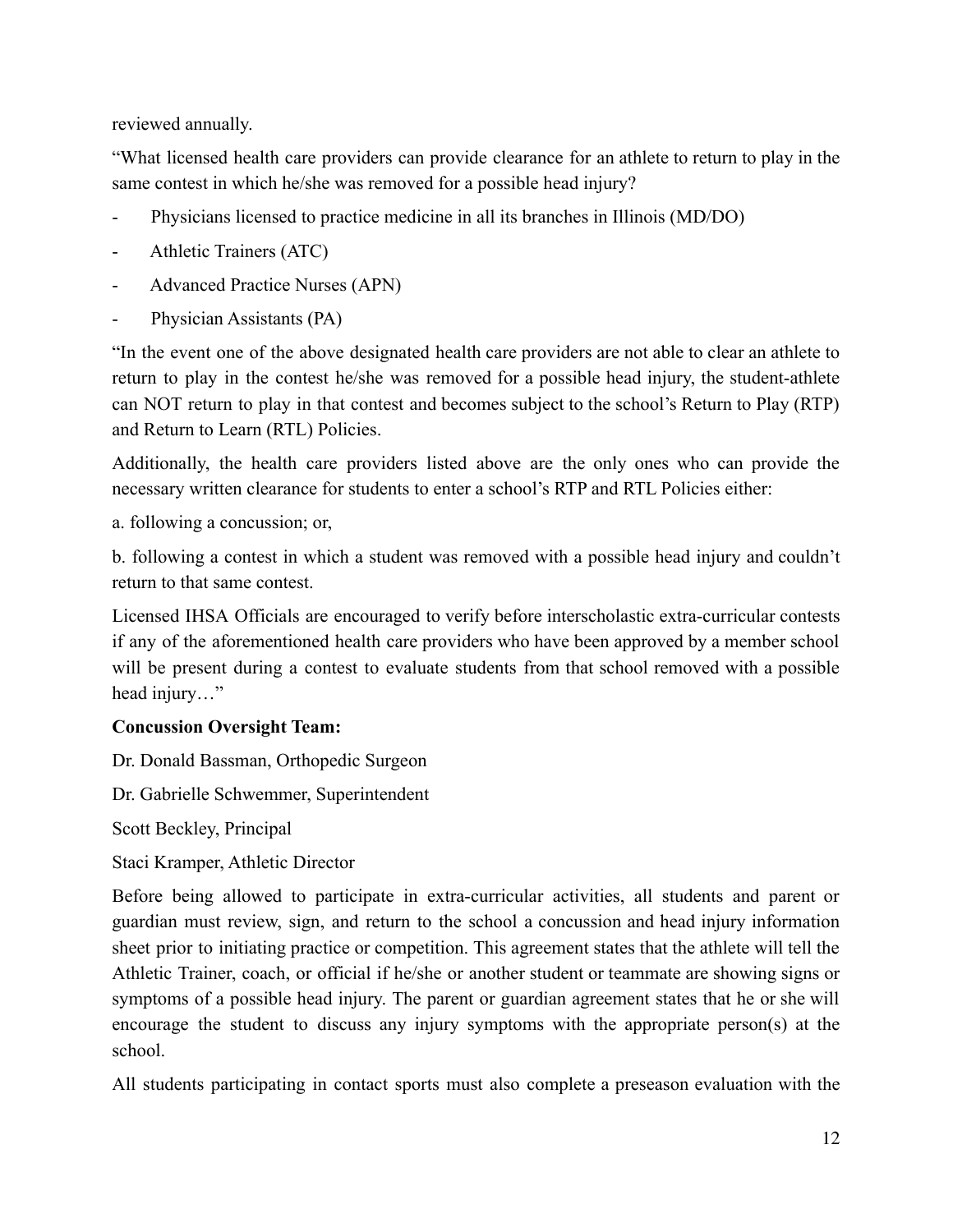Athletic Trainer to assess the individual's baseline in case a possibly concussive trauma occurs. This testing will allow the Athletic Trainer to determine what changes are present in a student that has suffered a possibly concussive trauma. These tests may be performed during one of the preseason physicals if the Athletic Trainer is present or during preseason practices, physical education classes, or study hall.

When a student has suffered a concussive hit, the individual may complain of a wide variety of symptoms including headache, nausea, balance problems or dizziness, double or fuzzy vision, sensitivity to light or noise, feeling sluggish, feeling foggy or groggy, concentration or memory problems, and confusion.

Coaching staff, the Athletic Trainer, and parents or guardians should know the signs of a concussion; which can include appearing dazed or stunned, confusion regarding a position or play, uncertainty of the score or opponents, clumsy movements, delayed response to questions, loss of consciousness, changes in personality or behaviors, inability to recall events prior to the hit, or inability to recall events after the hit.

Additionally, a student who undergoes head trauma must complete the return to learn and return to play protocols of Sparta High School, which include but are not limited to the requirements stated by the Youth Sports Concussion Act – Public Act 099-0245 and *Illinois School Code* Section 22-80. The student must also return a form signed by a physician licensed to practice medicine in all its branches in Illinois, an Athletic Trainer, an advanced practice nurse, or a physician assistant AND a copy of the Post-Concussion Consent Form signed by both the athlete and the parent or guardian before the student is eligible to return to play or to return to learn. The Post-Concussion Consent Form can be found online under the extra-curriculars tab of the school website or received from the Athletic Trainer via email or office visit.

During the time the athlete is suffering from the symptoms of the head trauma and attending school, the athlete is required to visit the Athletic Trainer daily to complete a symptom checklist and to discuss any changes in symptomology.

#### **Return to Learn**

If the patient begins noticing an increase of symptomology within thirty minutes of mental stimulation, it is recommended that the student stays at home. Computer use, texting, television, and video games should be utilized at a minimum to decrease the student's exposure to elements that may worsen symptomology and remove the student from school and activity longer.

Once the student is able to tolerate symptoms for 30 to 45 minutes, the athlete will be able to return to learning either through a tutor or altered in-school instruction. The student will likely return to classroom learning while still experiencing symptoms.

Academic adjustments can be instituted based on communication among the Athletic Trainer, athlete, parent or guardian, and school officials in a team-like approach. If symptoms are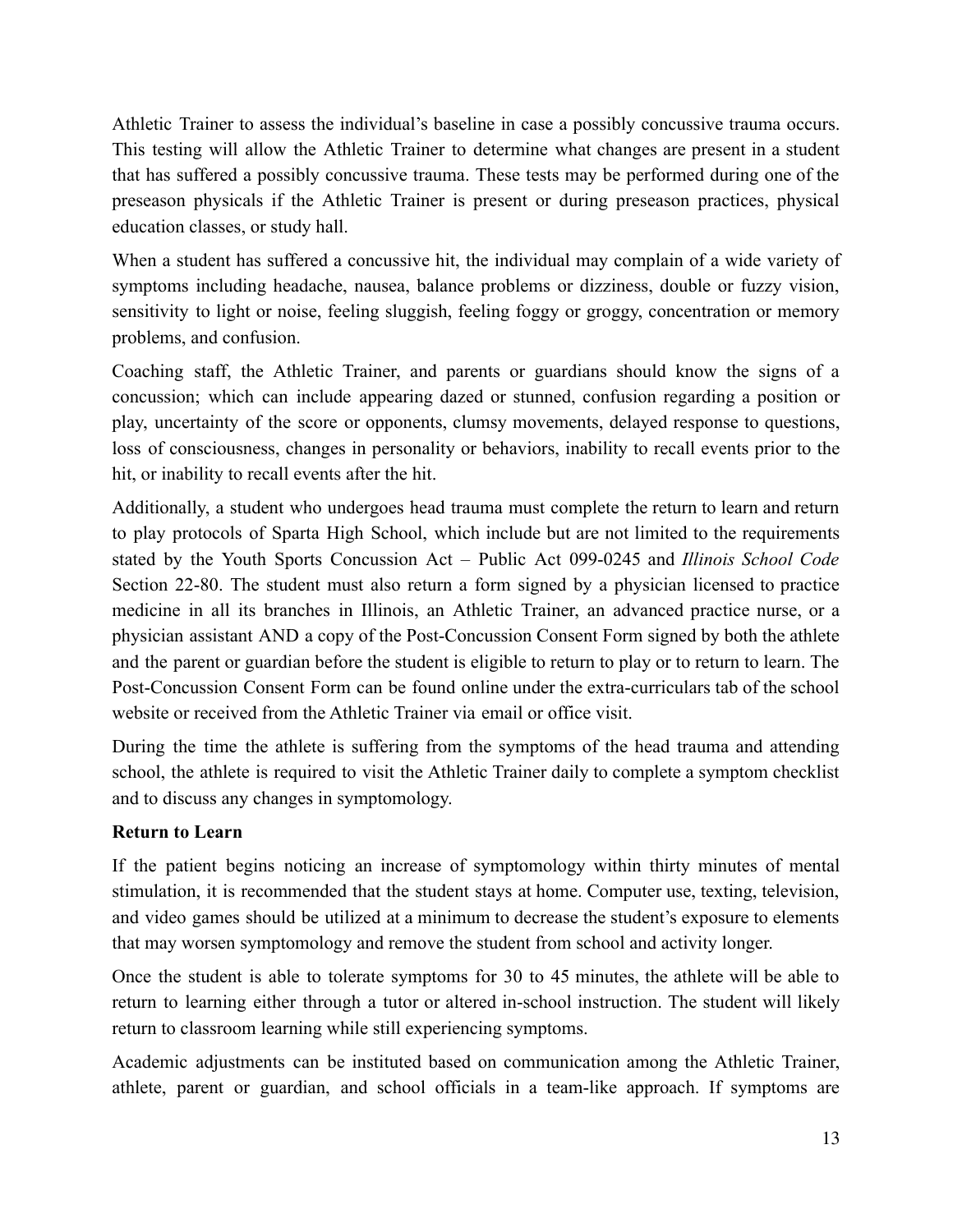extensive, the student may require a formal written plan, but in most cases a 504 plan or individualized education plan will be sufficient. As concussions affect different people in different ways and have varying levels of severity, these cognitive steps will not always take the same amount of time for an individual to complete.

#### *4-Step Return to Learn Progression*

#### Step 1: Cognitive Rest

- The student should rest from all cognitive activities for a few days, which may mean no school, homework, computer, texting, or video games. Television may be limited if it makes symptoms worse. Essentially, screen time should be limited. These can be slowly reintroduced as long as the medium do not increase the student's symptoms.

#### Step 2: Light Cognitive Activity

- As long as symptoms do not present, the student is able to take part in some light cognitive activity such as watching television, listening to music, drawing, and cooking. He or she may only be able to take part in this activity for a short period of time before symptoms appear.

#### Step 3: Performing Schoolwork

- The student should first attempt some schoolwork at home before returning to class. If performing school work does not exacerbate symptoms, the student will be eligible to return to normal classes. The student should take part in about thirty minutes of schoolwork at a time before taking a short break when initially returning.

#### Step 4: Attending School

- The athlete should be able to perform one or two hours of homework at home without taking breaks from classes. The student will then be able to attend school using a modified schedule, which may include attending less classes, changes in reading and note taking methods, and increased time to complete assignments, tests, and projects. If symptoms arise, the student may leave the room and rest in a quiet place until symptoms decrease.

#### **Return to Play**

Any player who exhibits signs, symptoms, or behaviors consistent with a concussion will be removed from play and not allowed to return until all concussion protocols are completed and an appropriate medical provider (physician licensed to practice medicine in all its branches in Illinois, Athletic Trainer, advanced practice nurse, or physician's assistant) has cleared the student.

It is important for the student's parent or guardian, coach(es), and Athletic Trainer to watch for concussion symptoms after each step of the return to play protocol. The return of or appearance of symptoms means that the athlete is not prepared to take part in that level of participation. When the athlete has rested and symptoms have not returned, the athlete may return to the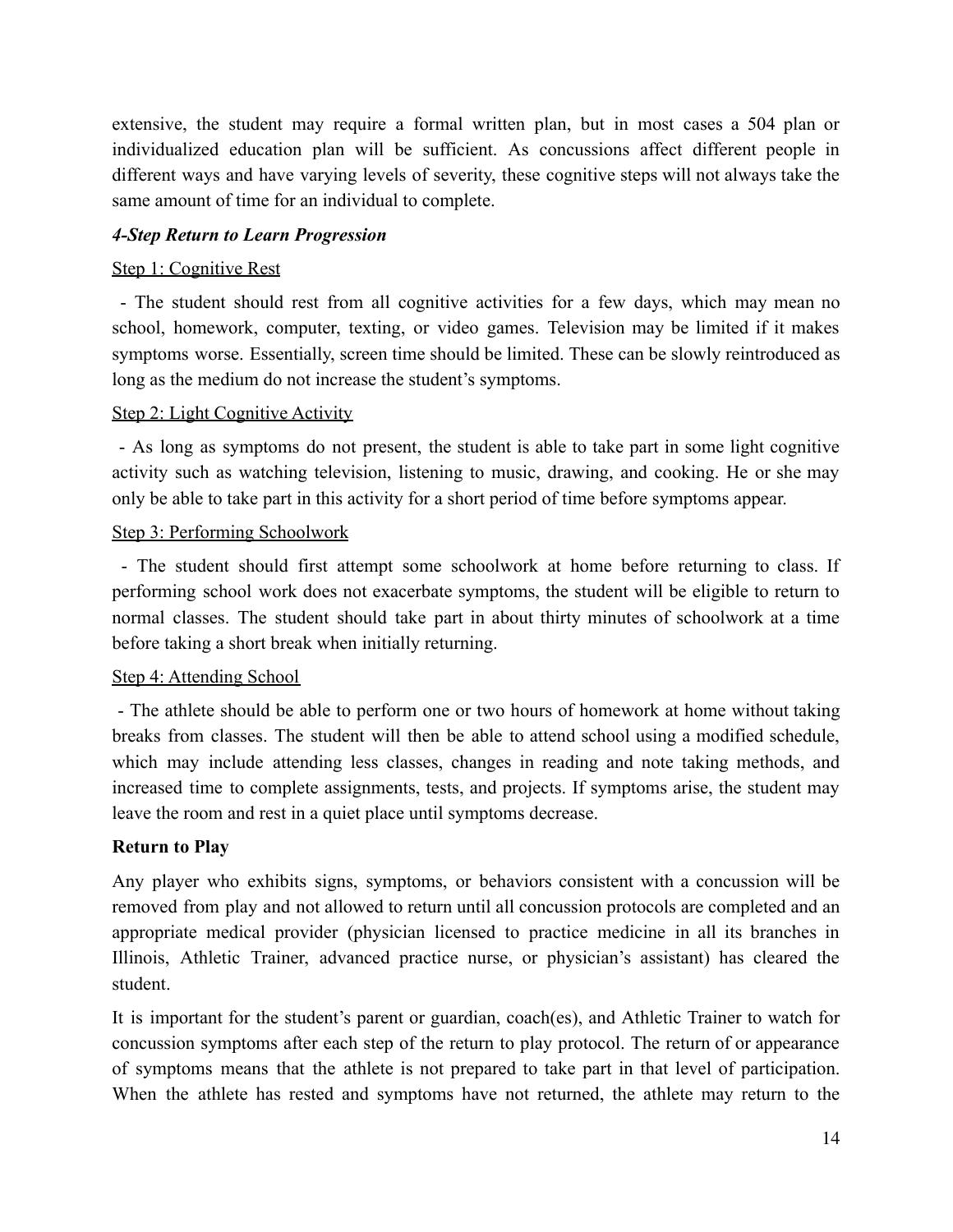previous step. All steps will be monitored at the school by the Athletic Trainer, and there must be 24 hours between steps.

#### *5-Step Return to Play Progression*

#### Baseline: Back to School First

- The student is able to return to school and is no longer experiencing symptoms during activities of daily living. The health care provider has removed restrictions and allows the athlete to begin the return to play process.

#### Step 1: Light Aerobic Activity

- Light exercise should be performed for the purpose of increasing the athlete's heart rate. The athlete should perform 5 to 10 minutes of the exercise bike, walking, or light jogging. Weightlifting and sport-specific movements may not be performed.

#### Step 2: Moderate Activity

- Continue to increase the athlete's heart rate with body/head movement through moderate jogging, brief running, moderate-intensity stationary biking, or moderate-intensity weightlifting for less time and less weight than their normal routine.

#### Step 3: Heavy, Non-Contact Activity

- Add sport-specific, non-contact movements in all three planes of movement such as sprinting/running, high-intensity stationary biking, and regular weightlifting routine.

#### Step 4: Practice and Full Contact

- The athlete may return to a controlled practice with full contact. The athlete may not participate in competition.

#### Step 5: Competition

- The student may return to all forms of competition.

students must comply with Illinois' Youth Sports Concussion Safety Act and all protocols, policies and bylaws of the Illinois High School Association and Southern Illinois Junior High School Athletic Association before being allowed to participate in any extra-curricular activity, including practice or competition.

A student who was removed from practice or competition because of a suspected concussion shall be allowed to return only after all statutory prerequisites are completed, including without limitation, the School District's return-to-play and return-to-learn protocols.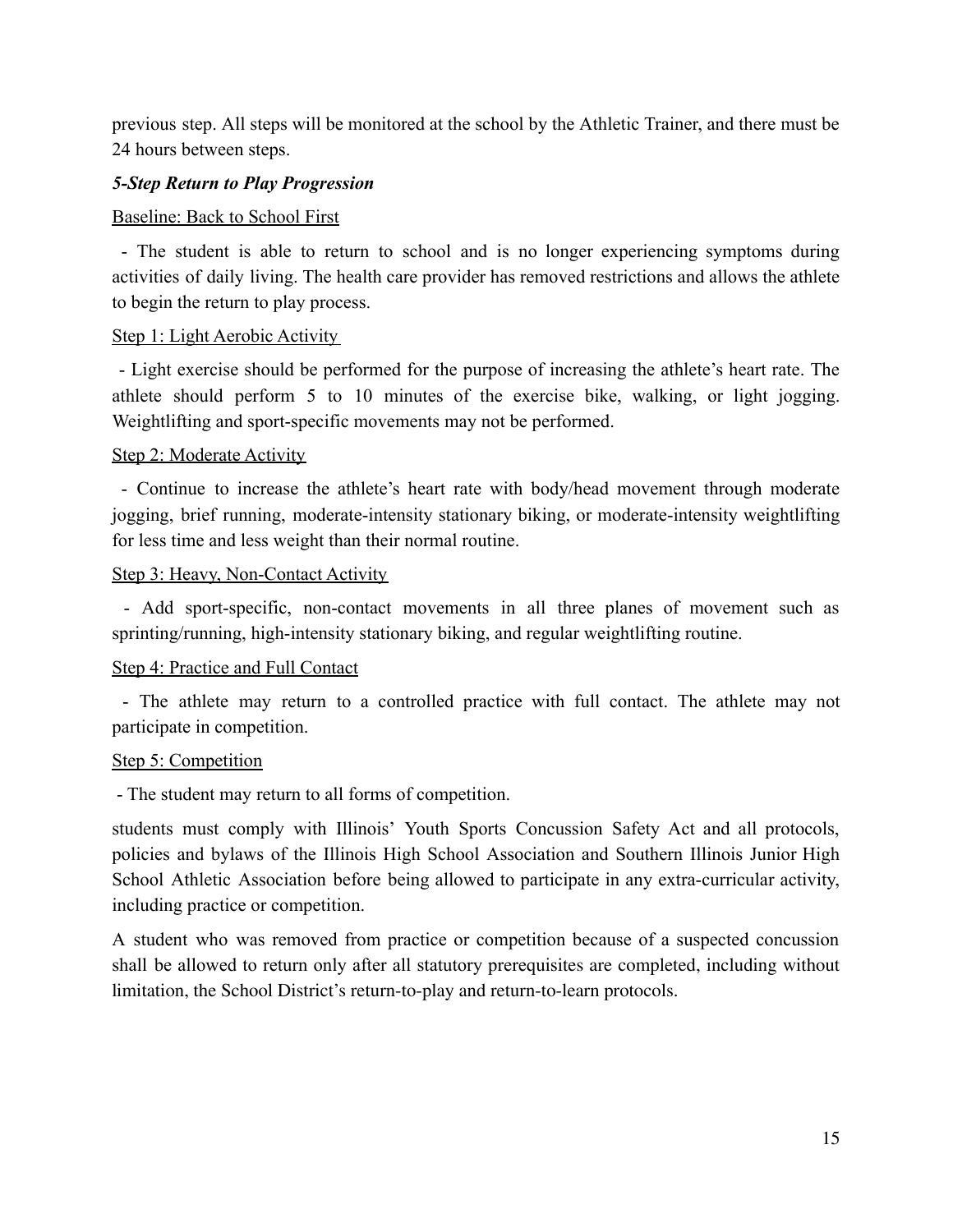## **Sparta Community Unit School District No. 140 Extra-Curricular Handbook Receipt**

To the Parent/Legal Guardian of

There are certain obligations and responsibilities which one must assume to qualify and remain a member of the team/squad/club. When you make a commitment to the team/squad/club, it is full commitment. Attendance and punctuality to every practice, as well as all games, is mandatory.

It is understood that some students may elect to participate on a team/squad as well as a schoolsponsored club if this dual participation does not result in a conflict.

I have read the Sparta Community Unit School District No. 140 extra-curricular Handbook and understand the rules and responsibilities for being a student in Sparta CUSD No. 140.

\_\_\_\_\_\_\_\_\_\_\_\_\_\_\_\_\_\_\_\_\_\_\_\_\_\_\_\_\_\_\_\_\_\_\_\_\_ \_\_\_\_\_\_\_\_\_\_\_\_\_\_\_\_\_\_\_\_\_

\_\_\_\_\_\_\_\_\_\_\_\_\_\_\_\_\_\_\_\_\_\_\_\_\_\_\_\_\_\_\_\_\_\_\_\_\_ \_\_\_\_\_\_\_\_\_\_\_\_\_\_\_\_\_\_\_\_\_

Student Signature Date

I have read the Sparta Community Unit School District No. 140 extra-curricular Handbook and understand the rules and responsibilities for being a parent/legal guardian of a student in Sparta CUSD No. 140.

Parent/Legal Guardian Signature Date

\_\_\_\_\_YES, my child's name can be included in school publications (Daily Announcements, etc.) that are published on the school website. (Please check mark the line to indicate "Yes".)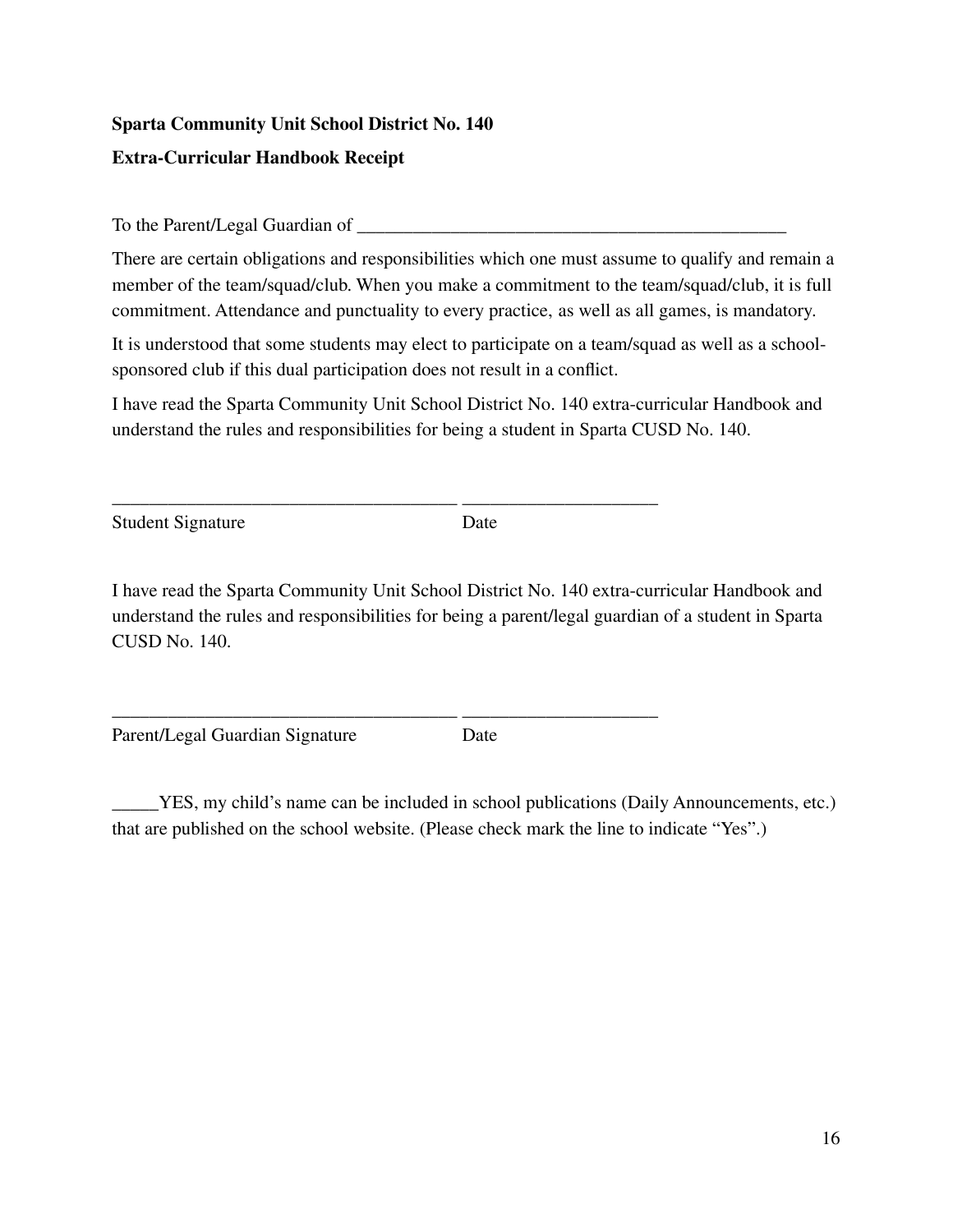The administration, sponsors and coaching staff at Sparta Community Unit School District No. 140 believe that parents/legal guardians play a vital role in the development of our student-athletes. With this in mind, please take the time to read this Parents' Code of Conduct, sign the slip at the bottom of this letter, and return it to your child's coach in a timely manner.

It is essential that the parents of our students:

▪ Encourage good sportsmanship by being positive role models.

▪ Make extra-curriculars a positive experience for everyone involved, including participants, coaches, officials, and spectators.

▪ Insist that their children treat other players, coaches, officials, and fans with respect, regardless of race, creed, color, sex, or ability.

▪ Reinforce the school's drug and alcohol-free policies by refraining from the use of alcohol and other drugs, including tobacco, on school grounds during extra-curricular contests.

- Understand and appreciate the rules of the game, activity and the policies of the school.
- Refrain from the use of profanity at any extra-curricular event.

▪ Talk to the coach or sponsor at the appropriate time and place, not before, during, or immediately after a contest.

Remember that an admission to an extra-curricular event provides you with the privilege of observing the contest, not berating officials, coaches, or players.

Failure to abide by these guidelines may result in:

- Verbal or written warning
- Parental game/activity suspension
- Parental season suspension

I have read and understand the above code of conduct and agree to its conditions.

Student's Printed Name:

\_\_\_\_\_\_\_\_\_\_\_\_\_\_\_\_\_\_\_\_\_\_\_\_\_\_\_\_\_\_\_\_\_\_\_\_\_ \_\_\_\_\_\_\_\_\_\_\_\_\_\_\_\_\_\_\_\_\_

Parent/ Guardian Signature Date